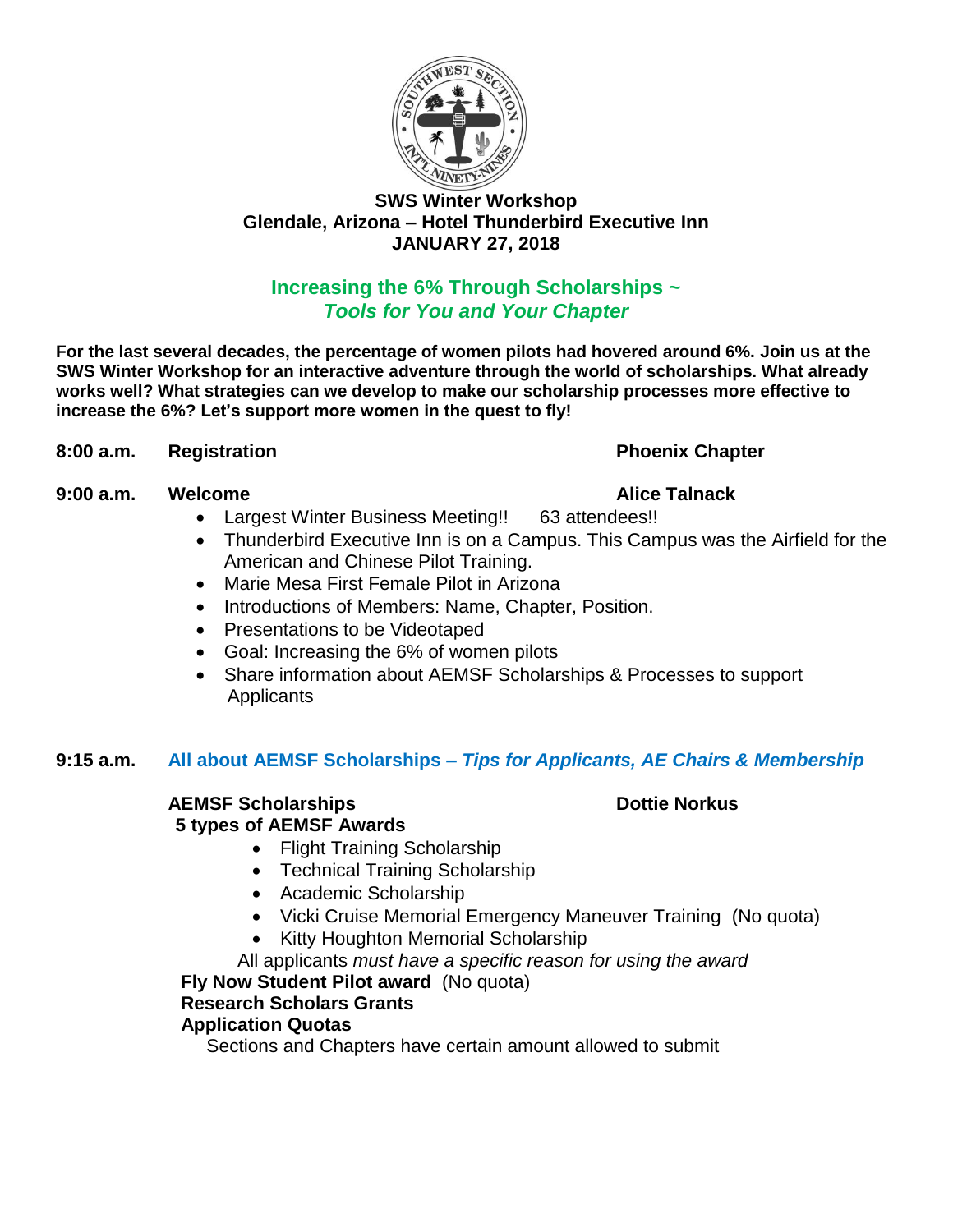## **Annual Scholarship Ceiling**

- Yearly budget is determined by taking 5% of the averaged year end balances of the AEMSF investment fund over the previous three years.
- The strongest applications are funded.
- *Financial need is only part of the picture*
- Applications are ranked on other factors including:
- Must be a above average student!!
	- $\circ$  Must be complete, What is the plan, What is the participation in the Ninety-Nines, Grammar, What is the immediate and future goals?
	- o What is the statement for financial need? How strong is the Chapter letter of Recommendation? How are challenges or setbacks addressed.
	- o Spell out every detail on the essay about why YOU deserve the **Scholarship**
- Strive to be the A student.

# **An AEMSF award is an investment in a Ninety-Nine!!**

## **Outside Judges**

- Cannot be a Ninety-Nine
- Gives another perspective on the applicant because they are not Members with an investment in the organization.
- They are given specific guidelines for rankings –looking closely at the Applicants goals, their plan to achieve them and 99s involvement.

## **AE Scholarships - From the Chapter to SWS Ceci Stratford & Lori Parker Observations:**

- We had an amazing group
- Holidays are a challenge for all
- It is easy to miss requirements
- The care you take can make all the difference
- Important to have the Chapter Scholarship Chairs involved early.

# **Tips for completing the application properly:**

- Start early
- Read the instructions. Read them again
- Download the application. Read the entire application. Read it again. Contact Section Chair(s) if you have any questions….
- It is great to plan ahead, but…If applying for CFI, she MUST have the Commercial by Feb 20, or its an automatic DQ
- Have access to a quality scanner
- Write neatly in your logbook!
- Typing makes it easier for the judges to read.

# **Part 1-Personal Information**

- Make sure the hours in Part I, II and logbook align. (The newer design makes this a bit easier)
- Date/type of flight review
- Make sure you have the proof of what is noted here. (Logbook entry or flight review page)
- Know the difference between a Rating, Certificate & Endorsement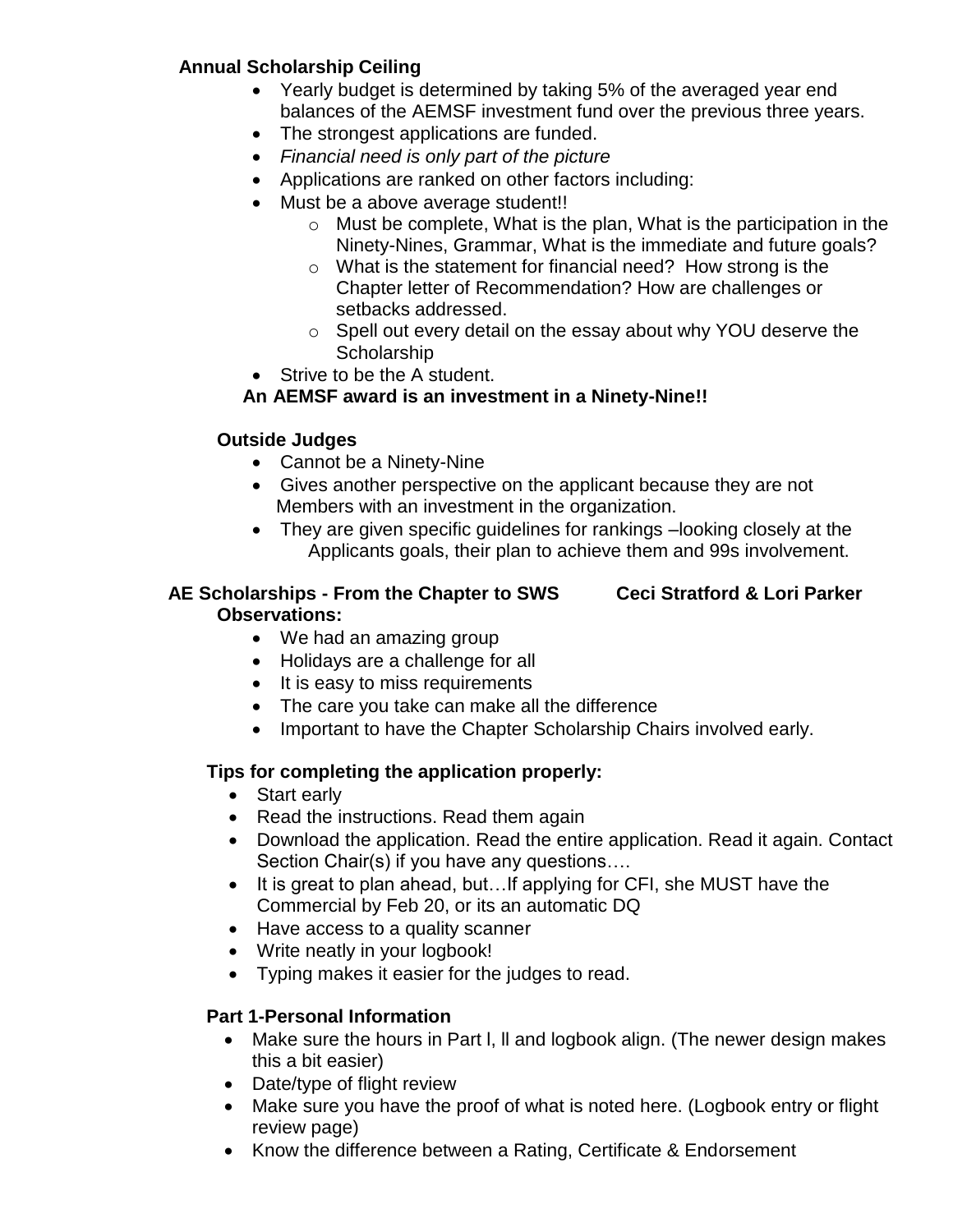## **Endorsements**

Scholarships received or pending—be truthful as the information will be checked. Make it easy to read for the Trustees/Judges Write NA where appropriate

### **Part ll – Experience**

- Make sure hours align with logbook and Part l. (Simulated hours count as IFR time
- If additional hours needed, note details on how you will achieve your goal
- Keep it Simple

## **Part lll – Course and Funding**

- Be correct on Math totals (No fuzzy Math re: cost and hours
- Include Make and Model of Aircraft, Sim, etc…
- Remember the examiner fee...

### **Part IV – Essay**

- Answer all the questions!
- Its an opportunity to introduce yourself, why should they pick you?
- State your goals short term & long term and **plan** to reach them
- What is your financial need?
- Limit "fluff"
- How will the 99s and aviation community benefit?
- Review over and over. Have others look at it.
- Do not "recycle" your essay or recommendation letters

### **Part V – Personal Recommendation**

- Choose wisely
- Make sure letter speaks to the applicant's character outside of aviation
- Not written by a 99, family member or ideally not someone in the aviation field
- Customize to Trustees or Judges
- Scan carefully to produce clear, straight copies
- Address to Trustees
- •

# **Part Vl – Documentation**

- Send only the last page of your logbook.
- If "currency" is a logbook entry, place a star next to the date to make it easy for the Trustees to see
- Make sure completed logbook pages are signed
- Make sure the year is noted at the top left!
- Make sure your Medical is appropriate (today) for the rating sought
	- 1. 3<sup>rd</sup> class CFI
	- 2. 2<sup>nd</sup> class Commercial
	- 3. 1<sup>st</sup> class ATP
- If you passed the written for the goal being sought, include it. Don't provide the results from a previous goal.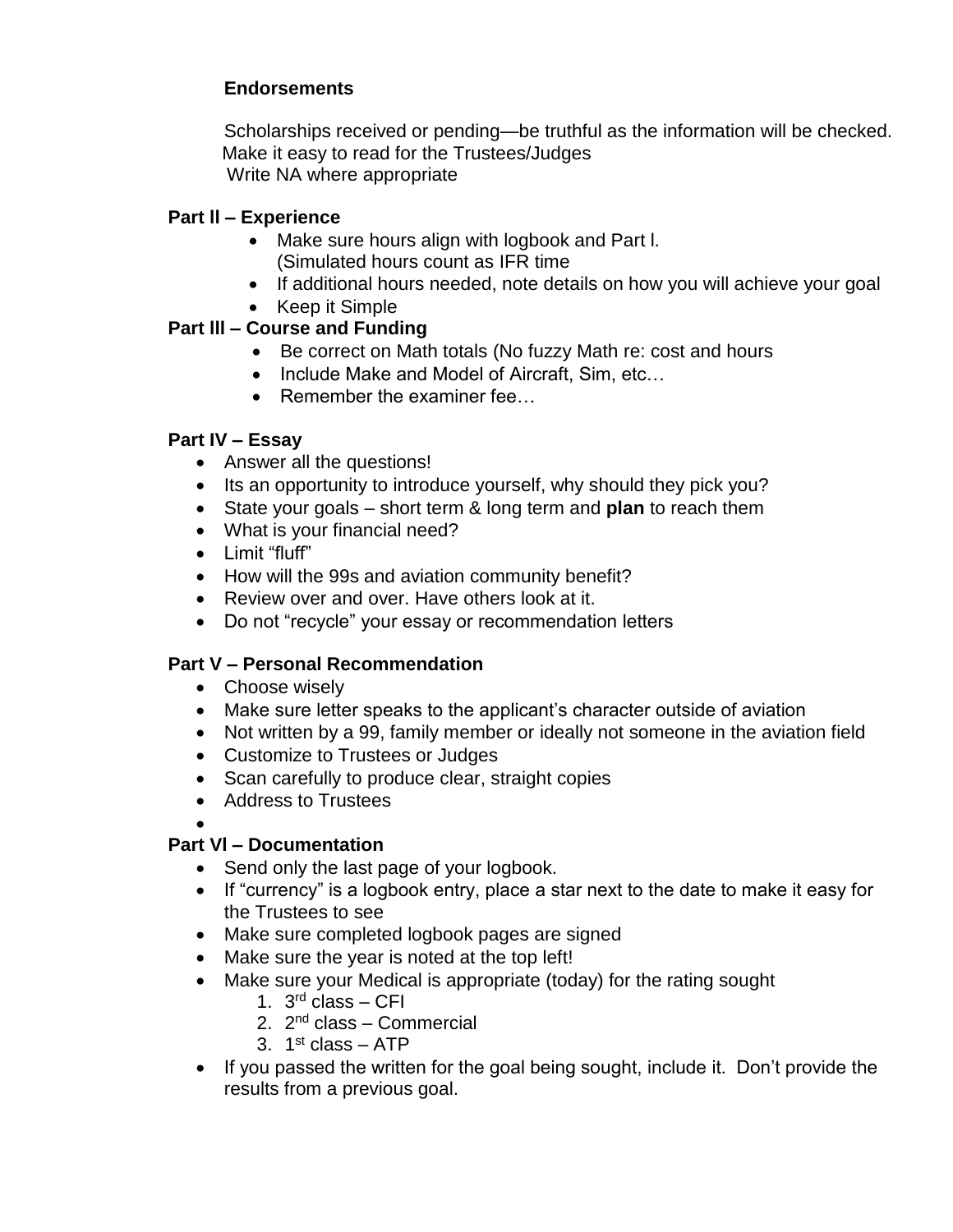### **Part Vll – Certification**

• Sign the application

### **Part Vlll – 99s Recommendation**

- If you believe in your applicant, put your heart and soul into writing her recommendation
- Answer ALL the questions
- Confirm that financial support requested is appropriate....
- •

## **Part lX – 99s Certification**

- Signature digital or regular. Be careful!
- Please complete Section Chair's name and e-mail address.

### **Disqualifications this year**

- Part III dated after December 1<sup>st</sup>
- Applicant not yet a Pilot
- Refused to correct critical mistakes

### **General Guidelines for Applicants**

- Spelling, Grammar, type it!!
- Remove the instruction pages per the instructions.
- More is not better. If they don't ask for it, don't provide it
- Make it easy on the Judges. Keep the size and direction of documentation consistent
- If you were a judge, would you choose you? Why?
- If something needs to be changed, make sure to send the original back to show what needed to be changes.

### **Dottie's Pet Peeves:**

- Questions not answered
- Key points ignored
- Stating need for financial assistance but not building a case for need
- No mention of how the applicant was an active participant in local 99s chapter
- Do not write in the margins
- Just type the whole thing!!
- Pilot Logbook: Tally the numbers and make copies of logbook easy for Judges to read

### **Tips for Chapter Scholarship Mentors**

- Put together a Scholarship team to make for a successful applicant
- Discuss AE Scholarships throughout the year
- Make sure the applicant gets the application on time
- Check EVERYTHING! Give yourself plenty of time to review. Then review again
- Check Spelling
- Name document w/applicant name & scholarship request before sending to Section Chair
- If possible, send to Section Chair before the deadline.
- For our auditors, there must be signatures, so chairs must keep original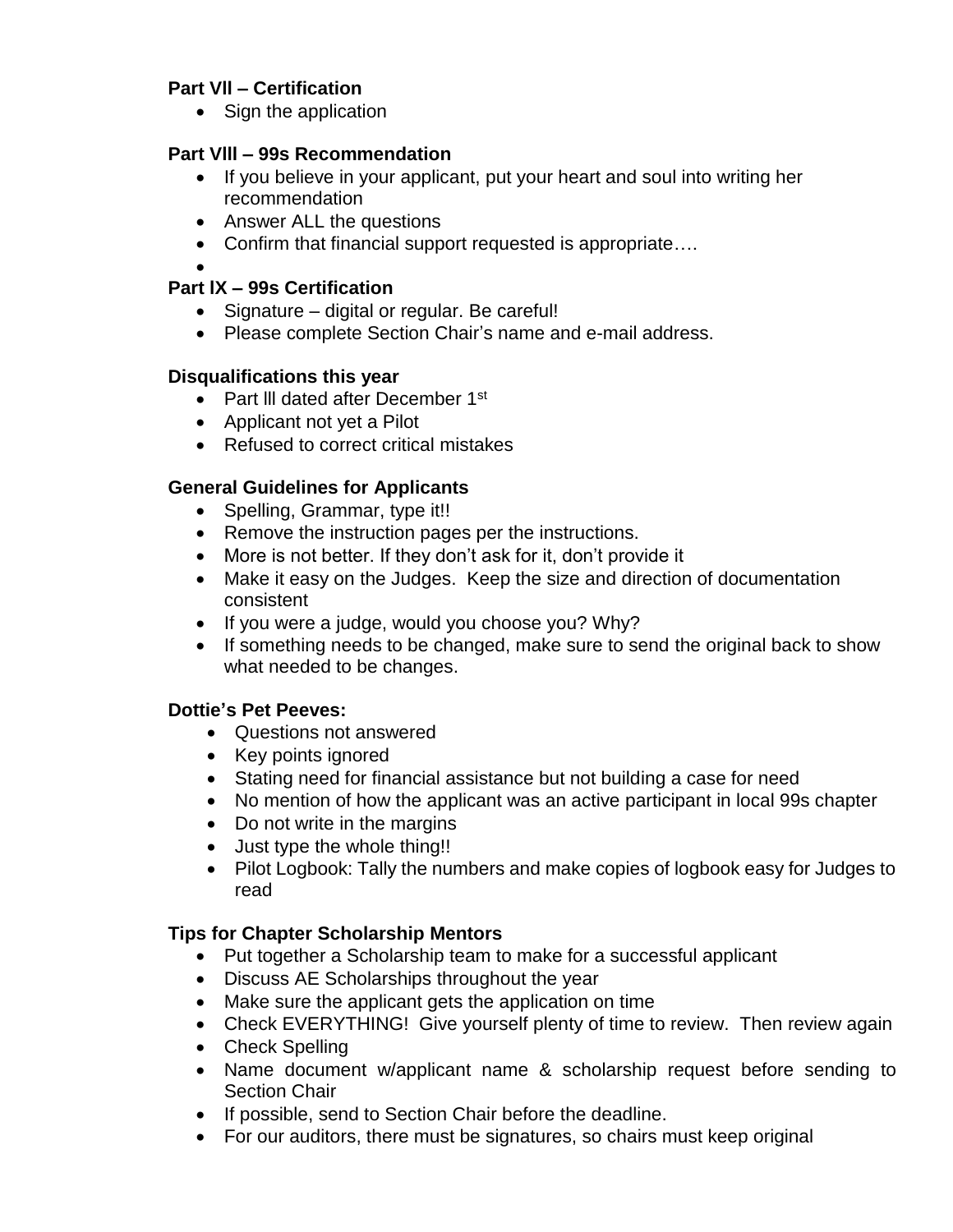### **From the Chapter Scholarship Chair Perspective**

• How do I say No? Needs to come from Chapter Scholarship Chair Not a reflection on the applicant but on the "packet" (**change)**

### **Questions – discussion Membership**

When do scholarships come out? The Straight & Level will report How many applicants per chapter can be submitted? Each Chapter can only send 1 per 25 members.

### **10:30a.m. Chapter Scholarships –** *Planning, Designing and Marketing*

### **Considerations & Helpful Hints Lori Parker & Ceci Stratford What is your goal for giving scholarships?**

- Increasing memberships?
- Giving back to the Pilot community?
- Supporting women in Flight?
- Follow the 99 mission statement?

### **Who will your scholarships be for? (Be careful of 501c3 guidelines**

- Women only? Women and Men?
- Student Pilots? Advanced ratings? Get back in the Air Pilots? Sport? Glider? Balloon?
- High School Students? College students? Age requirement?
- Training Scholarships? Educational scholarships?
- Geographical radius?

### **Chapter Scholarships – Planning**

Where will the money come from?

- Fundraising
- A Trust?
- Other?

Take care of that resource

### **What is the criteria to give the scholarship?**

- Flight time requirement or other prerequisites
- Essay?
- Letters of Recommendation?
- Medical required?

### **When will you give scholarships?**

- Yearly
- Twice Yearly
- Once you have the money?

### **Who & How will you manage the process?**

- AEMSF Chair or Chapter Scholarship Chair?
- Committee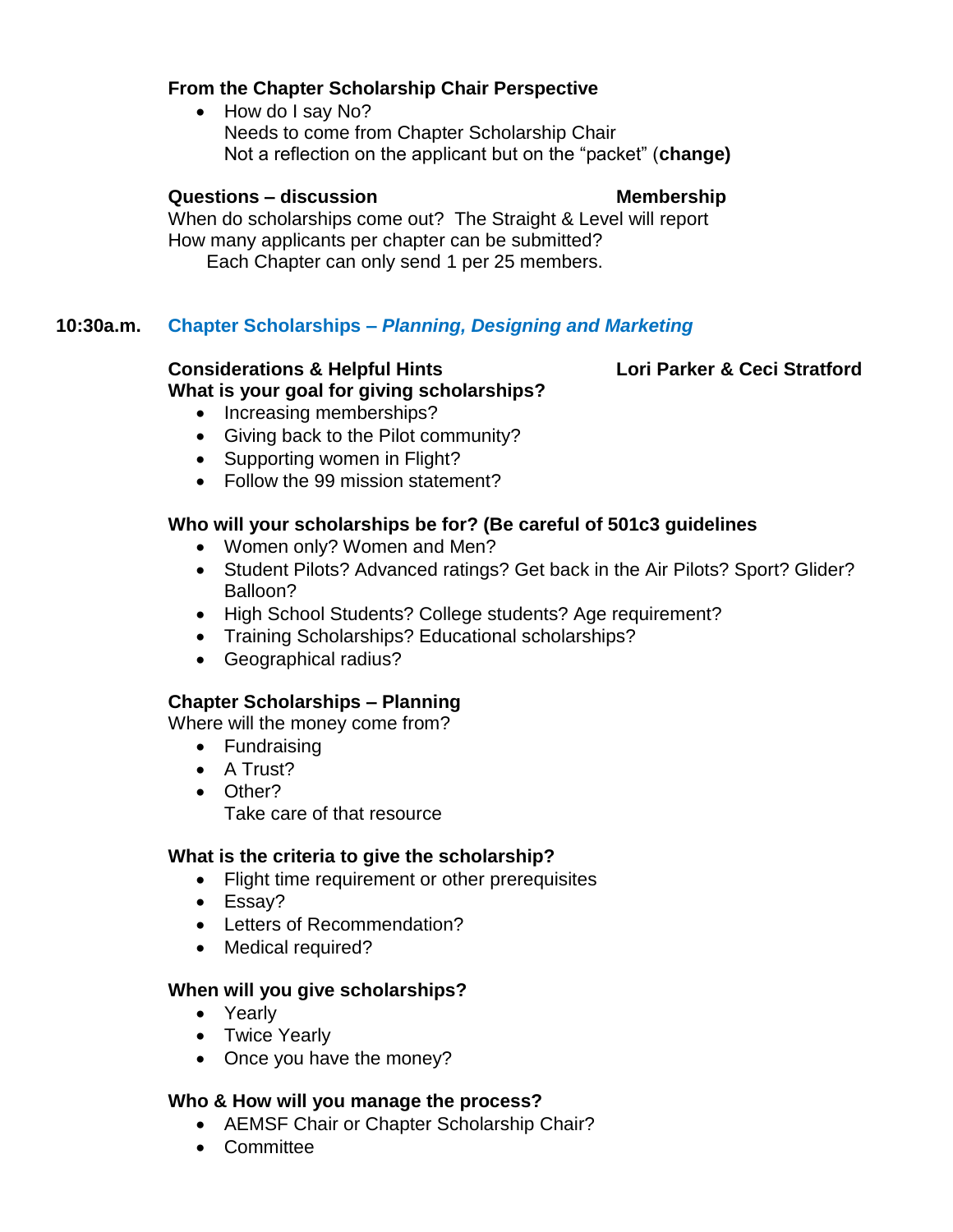### **Who will be your judges?**

- Lottery?
- Internal Committee?
- Outside Judges?

### **12:00 p.m. LUNCH**

### **Chapter Scholarships – Designing**

- How will the scholarship money be awarded?
- Milestones
- Money deposited into the winner's account at a flight school? (1099) Flight Instructor?
- Reimbursement?
- What if the winner has her own plane?
- Will extensions be allowed? If so, how long/conditions?

How will the applications be offered?

• Printed, Online, Both?

How will you market the scholarship opportunity?

• Flight Schools? Colleges? High Schools?

### **Charter Scholarships – FUNdraising**

- How will earn the money? Or continue to earn money?
- Have fun doing fundraising.
- Ideas: Engraved Bricks at he Airport

 Girl Scout Camp, Girl Scout Badges, Girl Scout **Jewelry** 

 Airshows: Beer Booth, Pancake Breakfast, hot dogs Air Races, Merchandise,

Flying Companion Seminar

How will the money be protected?

- Separate Account?
- Endowment?
- QuickBooks accounting Strategy?

Best practices

- Don't limit scholarship opportunities to your chapter members only
- Consider outside judges…

### **Questions – discussion Membership**

Milestones (Kick-Start, Written, Solo, Cross-Country, Check-ride) as part of each scholarship given to winner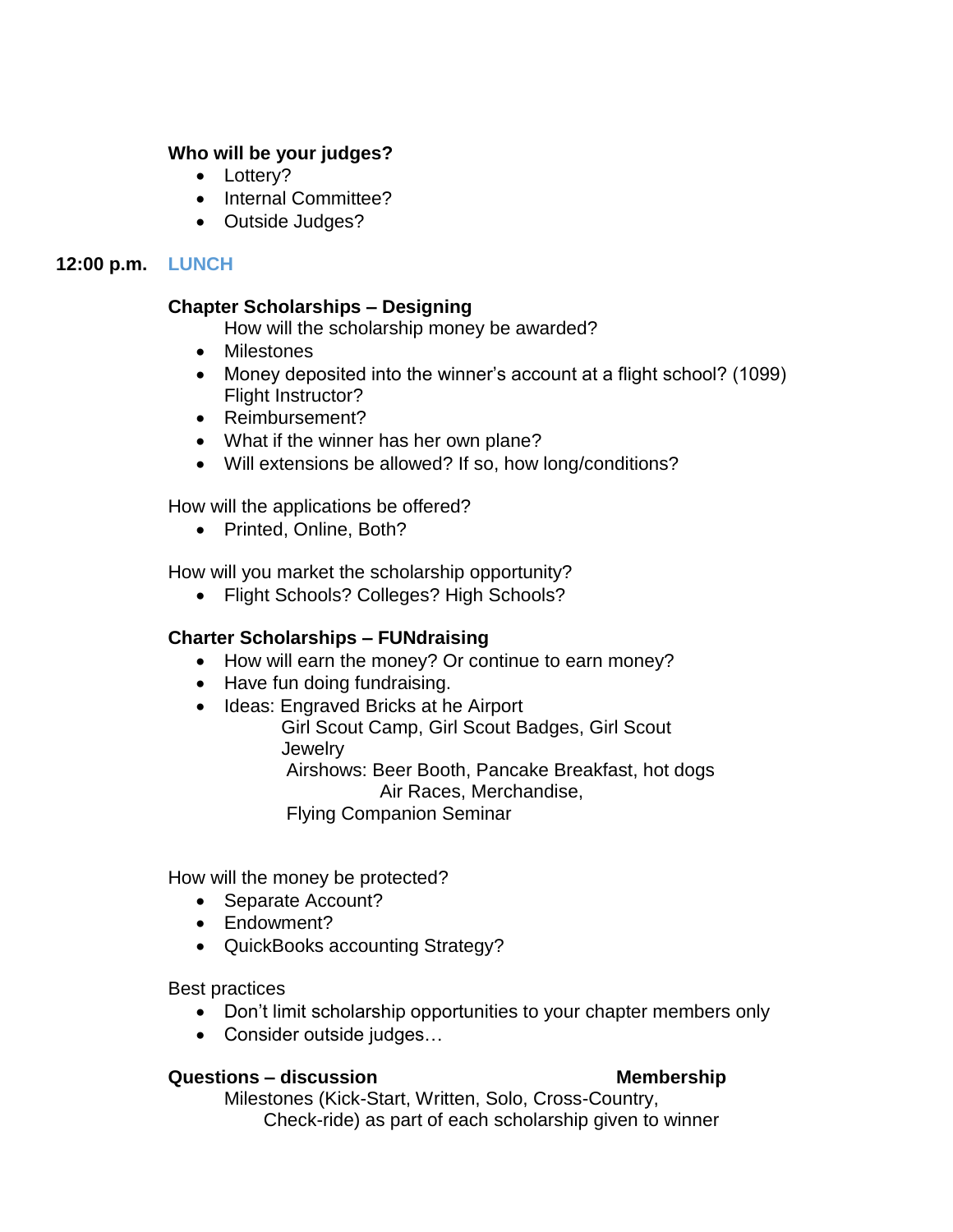### **1:00 Scholarships Beyond the 99s** *– Opportunities, Resources, Successes* **Ceci Stratford**

### **OPPORTUNITES**

There is a dire need for pilots, mechanics & flight attendants now.

Many manufacturers, organizations & small groups, etc. have scholarships to help meet the need. 1974 – 6% of pilots were women.

2016 – 6.6% of pilots were women.

We can increase that percentage to 50% of the skies.

Non-Flying – Mostly Academic scholarships

- Local Service clubs (Lions, Rotary, Woman Clubs, Zonta)
- Kohl's Department Store
- Reagan Library Foundation
- Some grants/scholarships for those pursuing a dream or are future leaders

Breakdown or search by categories

- Academic
- Flight Training
- Women
- Technical
- Specialty
- Geographic areas

### **RESOURCES**

- [www.sfv99s.org/education.php](http://www.sfv99s.org/education.php)
	- o Alphabetical list on SFV 99s website
	- o Under Ceci's Tips
	- o Updated monthly \*\*\*\*This website to be placed on the SWS website\*\*
- <http://www.flightscholarship.info/>

Many sources for academic scholarship Professional & Technical Organizations, such as for these fields: Soaring Experimental Aircraft **Maintenance** Air Traffic Controllers Helicopters

Summary & Conclusions Your Action Plans

• Set

There is a lot of money out there!! Help raise the percentage of pilots who are women from 6% to 50% (after all, we are "Half the sky")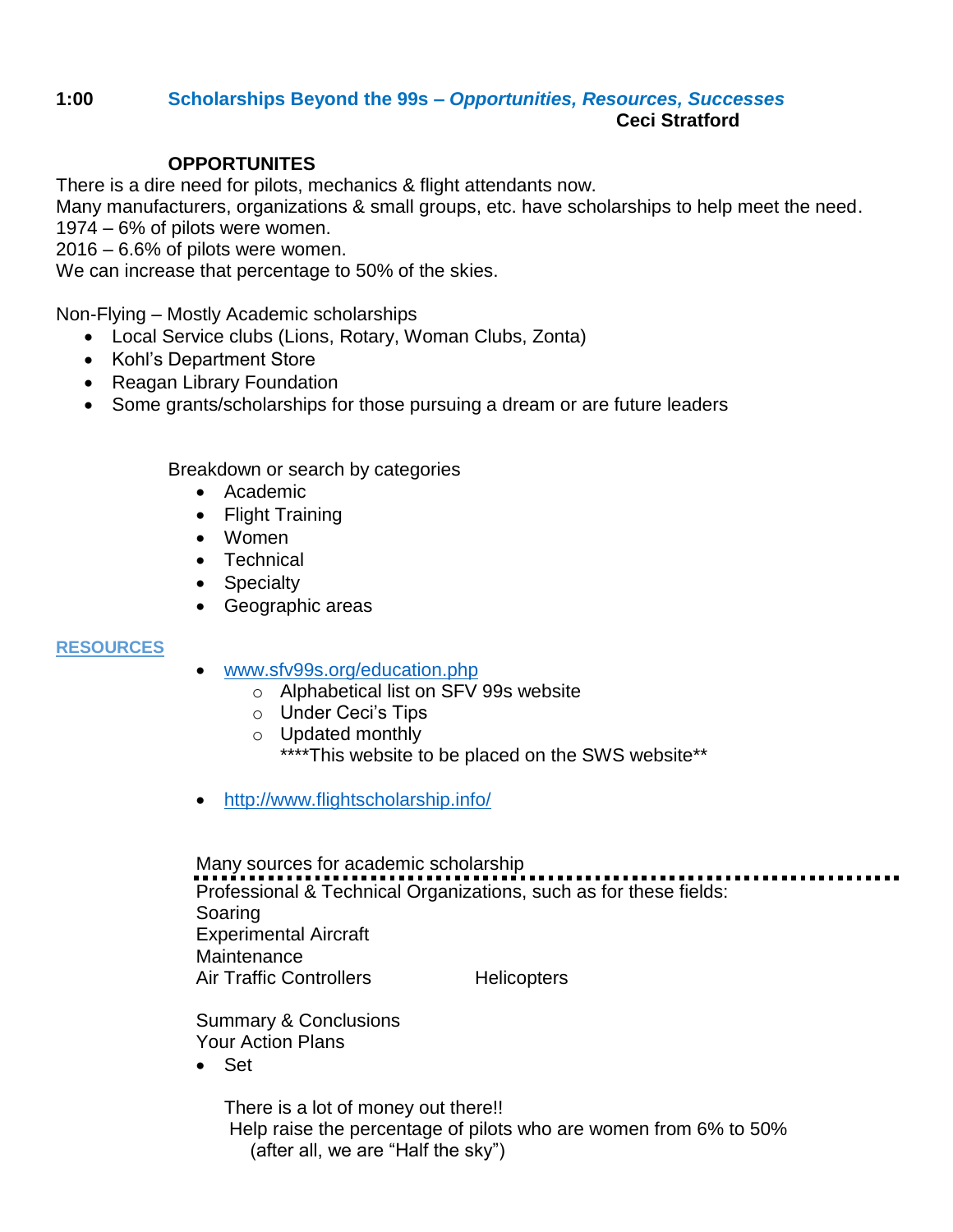Contact Ceci at cecipilot@sbcglobal.net

**Questions – discussion Membership**

### **2:00-3:20 Scholarship Breakout Sessions – Handouts are available on pages 9-13. Dottie –** *Marketing scholarships in the digital world*

**Ceci –** *Tips for effective essays and recommendation letters*

**Lori –** *Structuring the Chapter Scholarship Process*

**Sara –** *A view from the applicant's perspective; encouraging the younger member*

| 3:20 p.m.                                                                                                                                                                                                                                                                      | Wrap Up – Comments, Feedback, Next Workshop Information<br>Thank you of the presenters!!<br>One word to sum up and Share what was learned: Motivation, Opportunities, Passion,<br>Investment, Resourcefulness, Networking. |                                                                                                                                                                                                                 |                                                                                                          |  |
|--------------------------------------------------------------------------------------------------------------------------------------------------------------------------------------------------------------------------------------------------------------------------------|----------------------------------------------------------------------------------------------------------------------------------------------------------------------------------------------------------------------------|-----------------------------------------------------------------------------------------------------------------------------------------------------------------------------------------------------------------|----------------------------------------------------------------------------------------------------------|--|
| $3:45$ p.m.                                                                                                                                                                                                                                                                    |                                                                                                                                                                                                                            | Next Winter Workshop: January 26, 2019 in San Diego, CA<br>Ideas for topics: Leadership and Engagement<br><b>Marketing and Recruitment</b><br>Go to Meetings<br>Adjourn – Thanks for coming! Safe travels home. | Communication (getting skills up to speed i.e.: technology<br>Livestream/U-tube video on Winter Workshop |  |
| <b>99S MISSION STATEMENT</b><br>The Ninety-Nines is the International Organization of Women Pilots<br>that promotes advancement of aviation through<br>education, scholarships, and mutual support<br>while honoring our unique history and<br>sharing our passion for flight. |                                                                                                                                                                                                                            |                                                                                                                                                                                                                 |                                                                                                          |  |
|                                                                                                                                                                                                                                                                                |                                                                                                                                                                                                                            | <b>SWS Updates</b>                                                                                                                                                                                              |                                                                                                          |  |
| <b>Winter Workshop</b><br>Topics: (?)                                                                                                                                                                                                                                          |                                                                                                                                                                                                                            | <b>January 26, 2019</b>                                                                                                                                                                                         | San Diego, CA                                                                                            |  |

| <b>VIIIIGI VIUINJIIUU</b><br>Topics: (?)             | Jaliual V ZV. ZVIJ | <b>JAIL PICHO, UM</b>  |
|------------------------------------------------------|--------------------|------------------------|
| <b>International Conference</b><br><b>Queen Mary</b> | July 9-12, 2029    | Long Beach, CA         |
| <b>SWS Elections</b>                                 |                    |                        |
| <b>SWS Spring Bus. Meeting</b><br><b>Bakersfield</b> | April 26-29, 2018  | <b>Bakersfield, CA</b> |
| <b>International Conference</b>                      | July 3-8, 2018     | Philadelphia, PA       |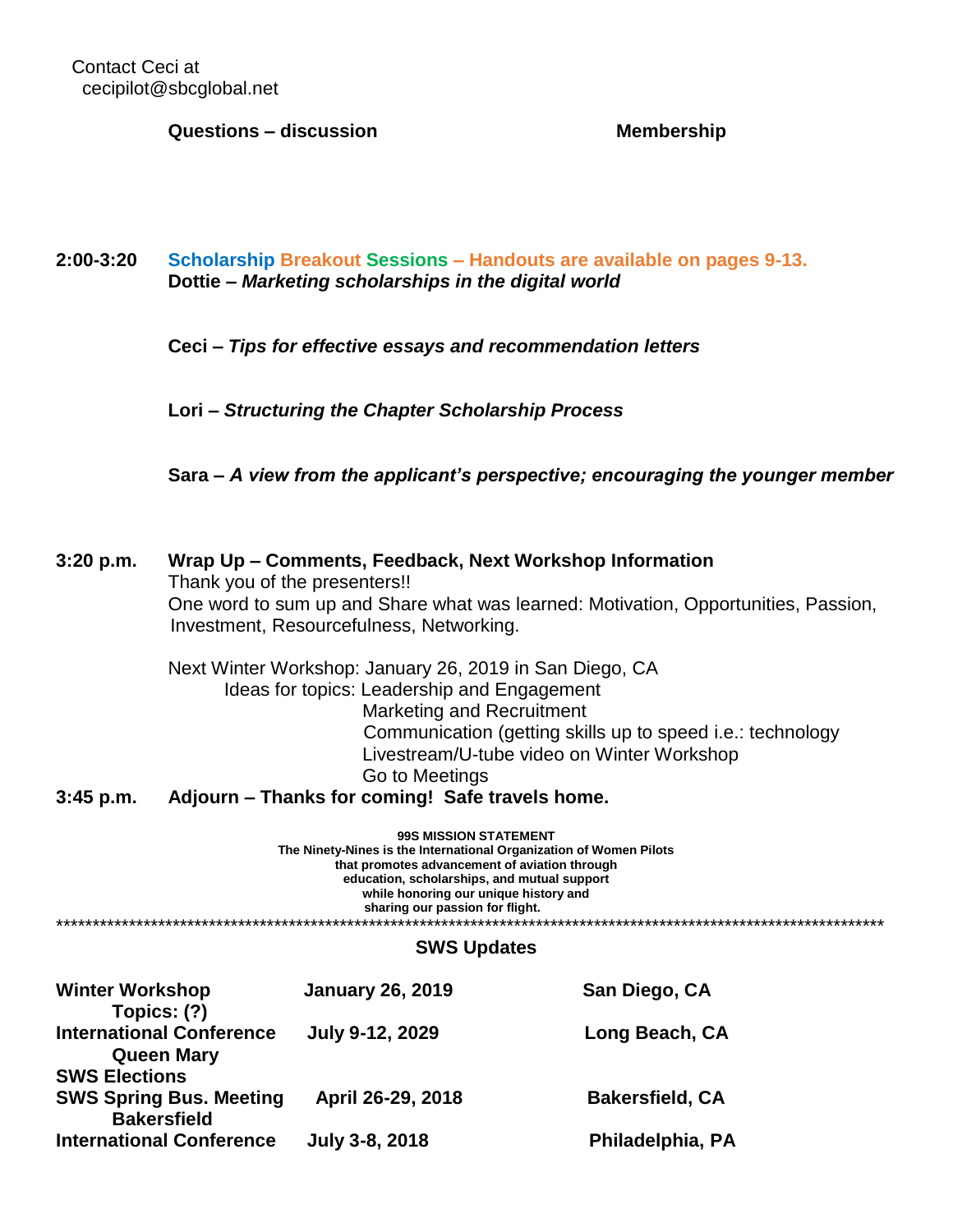### **Below are handouts that were distributed during the workshop.**

**1)** *Considerations for Implementing Chapter Scholarships ~A Roundtable Discussion~ Lori Parker VC99s & SWS Scholarship Chair*  **What is your goal for giving scholarships?**  Increasing membership? Giving back to the pilot community? Supporting women in flight? **Who will your scholarships be for? (**Be careful of 501c3 guidelines) Women only? Women and Men? Student Pilots? Advanced ratings? Get Back in the Air Pilots? Sport? Glider? Balloon? High School students? College students? Age requirement? Training scholarships? Educational scholarships? Radius? **How much money will the scholarship(s) be worth? How do you decide?**  Fewer scholarships with a higher dollar value? More scholarships with less dollar value? **Where will the money come from?**  Fundraising? A Trust? Other? **How will you manage the money?**  Separate account? Separate accounting? **How will the scholarship money be awarded?**  Milestones? Money deposited into the winner's account at a flight school? Flight instructor? (1099) What if the winner has her own plane? **Will you allow extensions?**  If so, for what reason(s)? How does this affect money allocation? **When will you give scholarships?**  Yearly? Twice yearly? **How will you market the scholarship opportunity?** Flight schools? Colleges? High schools? Members, Press release? Website? Facebook? Newsletters? Face-to-face? **How will you design your application?**  Flight time requirement or other prerequisites? Essay? Letters of recommendation? Medical? **Who and how will you manage the process?**  AEMSF Chair or Chapter Scholarship Chair? Committee? Lottery? Outside judges? **What challenges have you had that others can learn from?**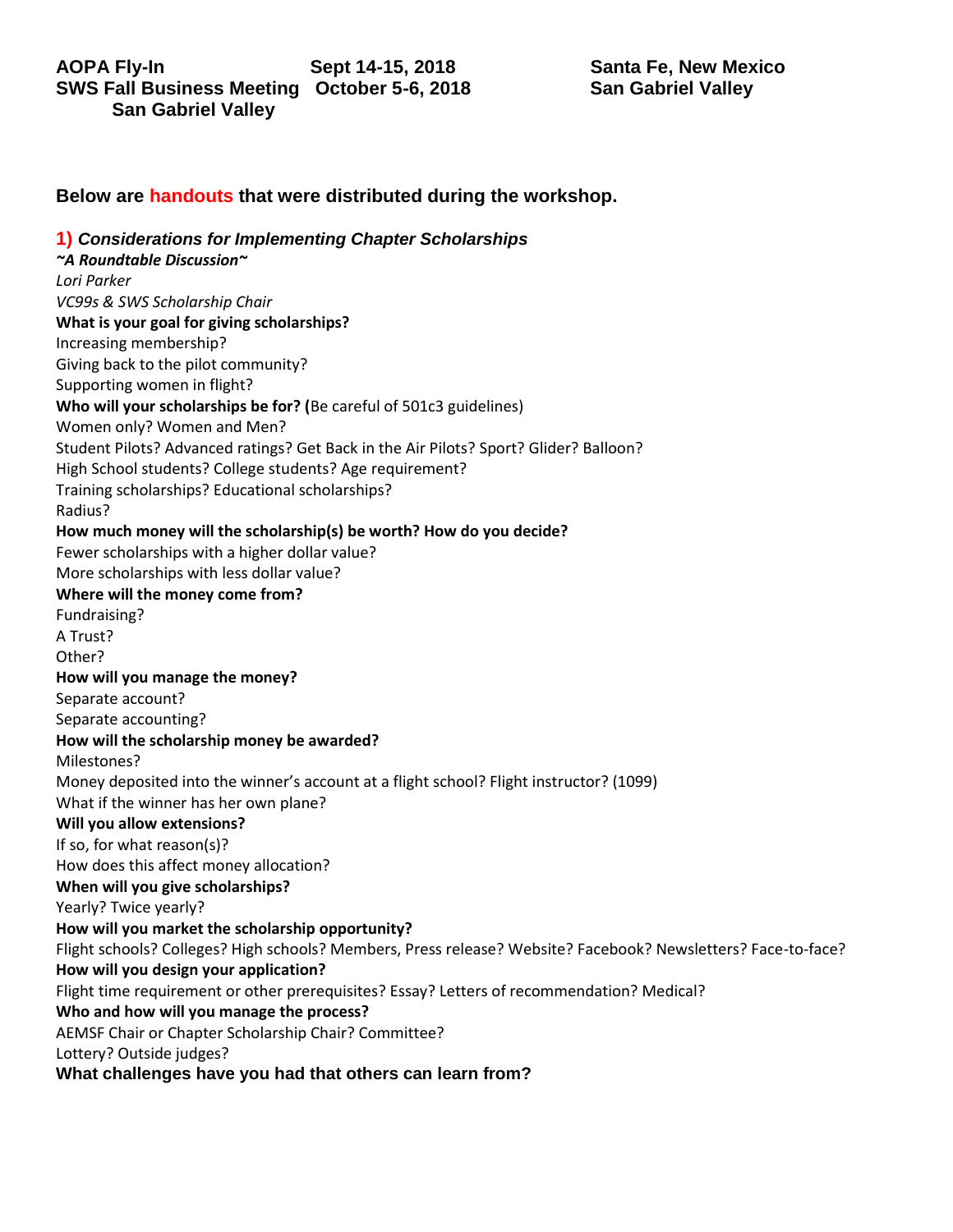# **2) Things I Needed/Wanted When I Decided to Become a Pilot:**

(*A view from the applicant's perspective; encouraging the younger members.)*

- *1. USE SOCIAL MEDIA! Create a Facebook page for communication and event reminders. Younger generations don't use email chains. We barely use websites. Start a new pilot post, where Ninety-Nines who just finished training can give Q/As. (Encourage them to join other FB groups; International Ninety-Nines, FAAST, FAPA, etc.)* This will help your group in the long run! ☺ They will become future chapter *leaders and recruit their friends!*
- *2. Make dues payable via Paypal or Venmo.*
- *3. Match them with a personal mentor to guide them on the following: student pilot certificate, medical, upcoming events, 99s dues (both intl. and chapter).* 
	- *A. Find schools/instructors tailored to their situation: part time, full time, accelerated, linked to colleges/high schools, etc. If they prefer long term suggest taking a leave of absence at work so they have a fall back if money gets tight.*
	- *B. Help them find funding.*
		- *1. Scholarships – offer a working list of scholarships and tips (see 99s lists!)*
		- *2. HELOCs- Homeowners can get a large home equity line of credit with differed payments and low interest rates.*
		- *3. Student loans - usually approved for accredited colleges and flight schools and have deferred*  payment and cost of living added into loan so they could take off from work (quit or leave of *absence) through training*
		- *4. Grants - usually available for college students or students in educ. programs.*
		- *5. Misc: family loans, second jobs, internships, etc.*
		- *6. Don't encourage credit card use. Maxing out cards will hurt credit (for future loans), payments aren't deferred, and interest is huge.*
	- *C. Communicate realistic costs, timelines, and the order of ratings.*
	- *D. Help her (or link her up with a past scholarship winner, even from another chapter) to win her first scholarship (ex: Fly Now). If she wins a scholarship within the first 6 months she'll be MUCH more likely to succeed. (Retention!)*
		- *1. TIPS: Pay close attention to details on the application. It can be VERY frustrating as a first time applicant. Help her through the first application. Meet in person. Go over essay with multiple people (behind the scenes) but have her mentor be the only one giving feedback so she isn't so overwhelmed she quits. ("Too many cooks...") Review the rules with her so she understands what is expected.*
		- *2. Hold a scholarship night with new members and review an old (anonymous) winning scholarship application. Show good/bad examples.*
- *4. Share/donate current resources: books, online programs, test study guides, etc.*
- *5. Have the chapter offer opportunities for leadership positions in which she can build volunteer time and feel like she makes a difference in her chapter. Her mentor could learn her strengths and apply them to an appropriate position. (co-positions can be fun too!)*
- *6. Help connect new members with other 99s student pilots at the same airport. (Ex: A groups of us rented from the same place. So we became close. We studied, applied to scholarships, created events, and eventually flew, together.)*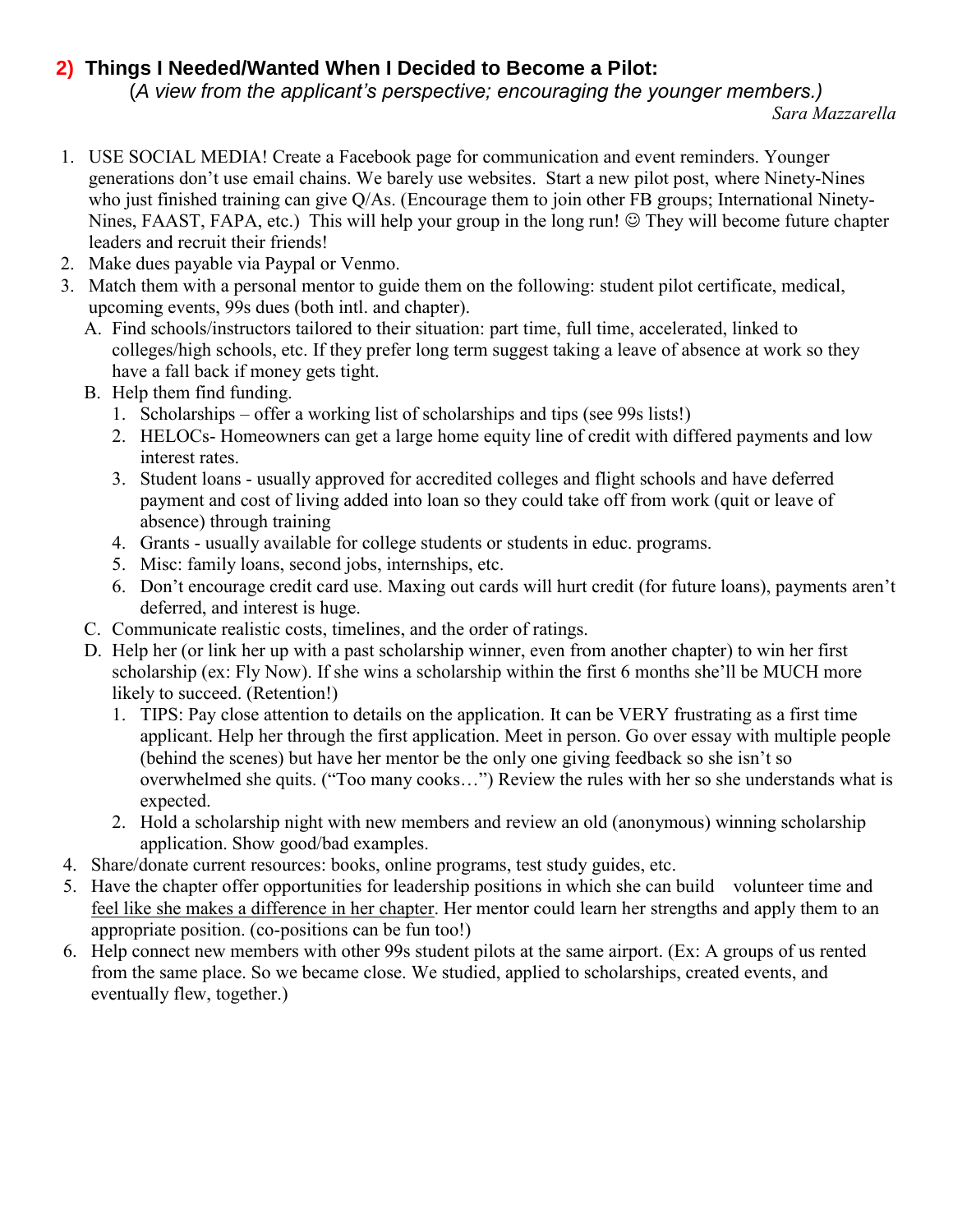# *3) Scholarships Beyond the 99s*

*Ceci Stratford*

\*Dire need for pilots, so many more scholarships are available!

\*Women still only about 6% of pilot population in U.S.

# **Organizations, foundations, companies that offer scholarships**

- ▶
- $\blacktriangleright$
- $\blacktriangleright$

# **Resources**

- [www.sfv99s.org/education.php](http://www.sfv99s.org/education.php)
- <http://www.flightscholarship.info/>
- SWS Southwesterly

# **Academic Scholarships**

- <http://www.sfv99s.org/education.php>
- <http://www.flightscholarship.info/>
- $\blacktriangleright$

# **Professional & Technical Organizations**

- 
- <http://www.sfv99s.org/education.php>
- <http://www.flightscholarship.info/>
- $\blacktriangleright$



# **Action Plan**

<http://www.sfv99s.org/education.php>

<http://www.flightscholarship.info/>

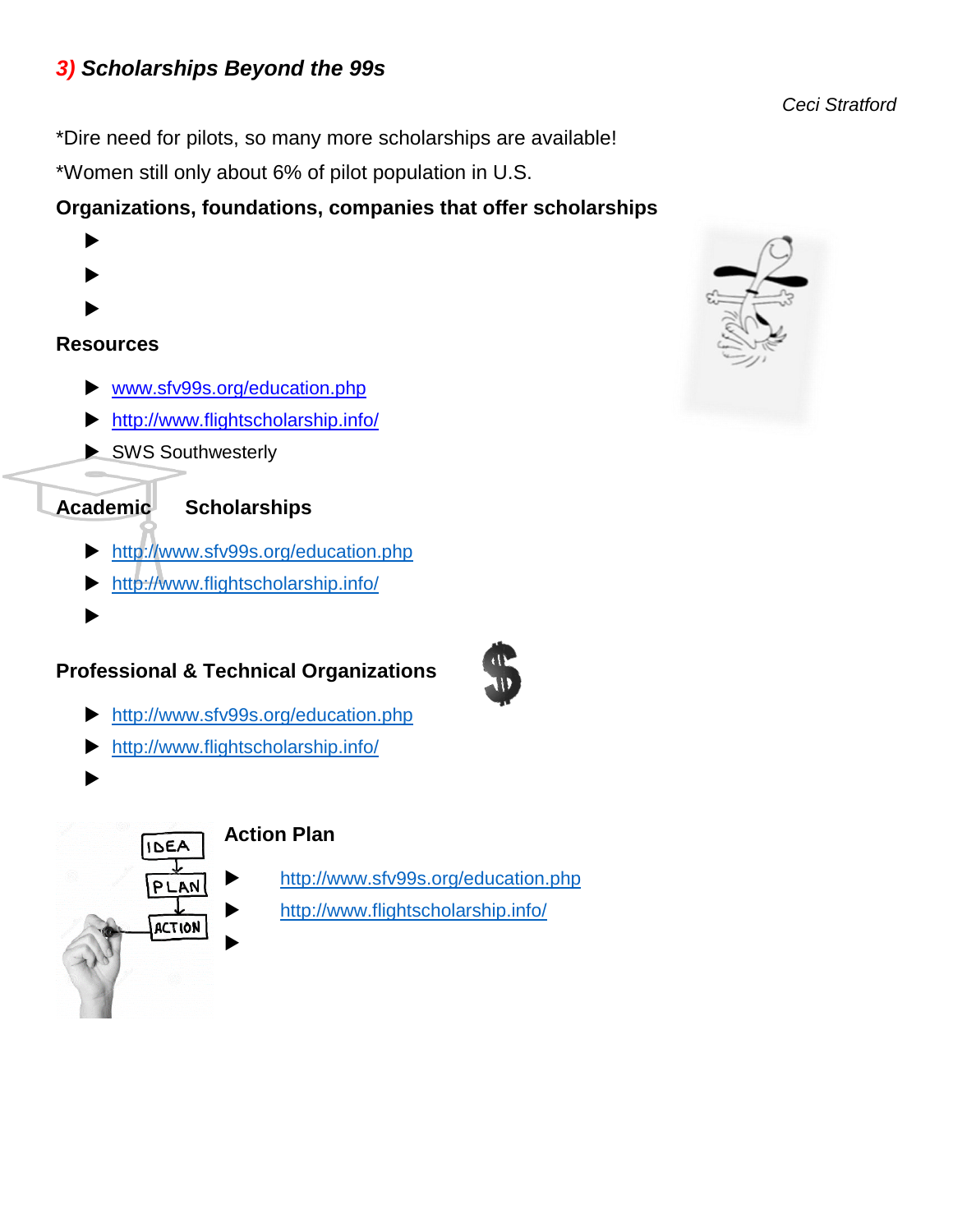# **4) TOP TEN TIPS FOR WRITING A SCHOLARSHIP ESSAY**

*By Ceci Stratford & Lori Parker – Southwest Section 99s AE Scholarship Co-Chairs 1-25-2018*

- **#10.** Plan ahead. Make an outline listing the items requested in your essay for the scholarships. Then fill in the blanks!
- **#9.** Introduce yourself to the reviewers. How did you get interested in flying? What have you already done to pursue your interest (such as passing the written, started flying lessons, etc.). Tell your story!
- **#8.** Show your passion for aviation. Be original. Use examples. What are your dreams? But don't include too much "fluff".
- **#7.** What are your goals in aviation? (Short term and long term). A career? Charitable flying? The Military? Flying for business? Flying for fun? (Don't worry if your goals change in the future. Right now you're just getting introduced to flying.)
- **#6.** What other things have you done in your life, including accomplishments, awards, volunteer work, clubs, organizations you belong to, mentoring? It doesn't all have to be aviation related.
- **#5.** Do you have a financial need for the scholarship? How have you financed your training so far? How will you continue to finance it? What difference would winning the scholarship make? Give specific examples, such as enabling you to complete your training sooner, or to build time after getting your license. Provide your gross income if it is requested.
- **#4.** Why should the scholarship reviewers choose you? Why do you need the scholarship? What sets you apart? Here's a chance to really show your unique personality and abilities.
- **#3.** What will you do to help the aviation community, including others who want to learn to fly? How will the 99s and the aviation community benefit from you being awarded the scholarship?
- **#2.** Use correct grammar and punctuation. Is your spelling correct? (Don't rely on Spell Check!). Does the essay flow from paragraph to paragraph, topic to topic? Are your points clear to the reader?
- **#1.** Review your essay over and over. Do you answer all the questions? Have you used all the above tips? Have someone else look at your essay (and whole application) to get his or her perspective and comments.